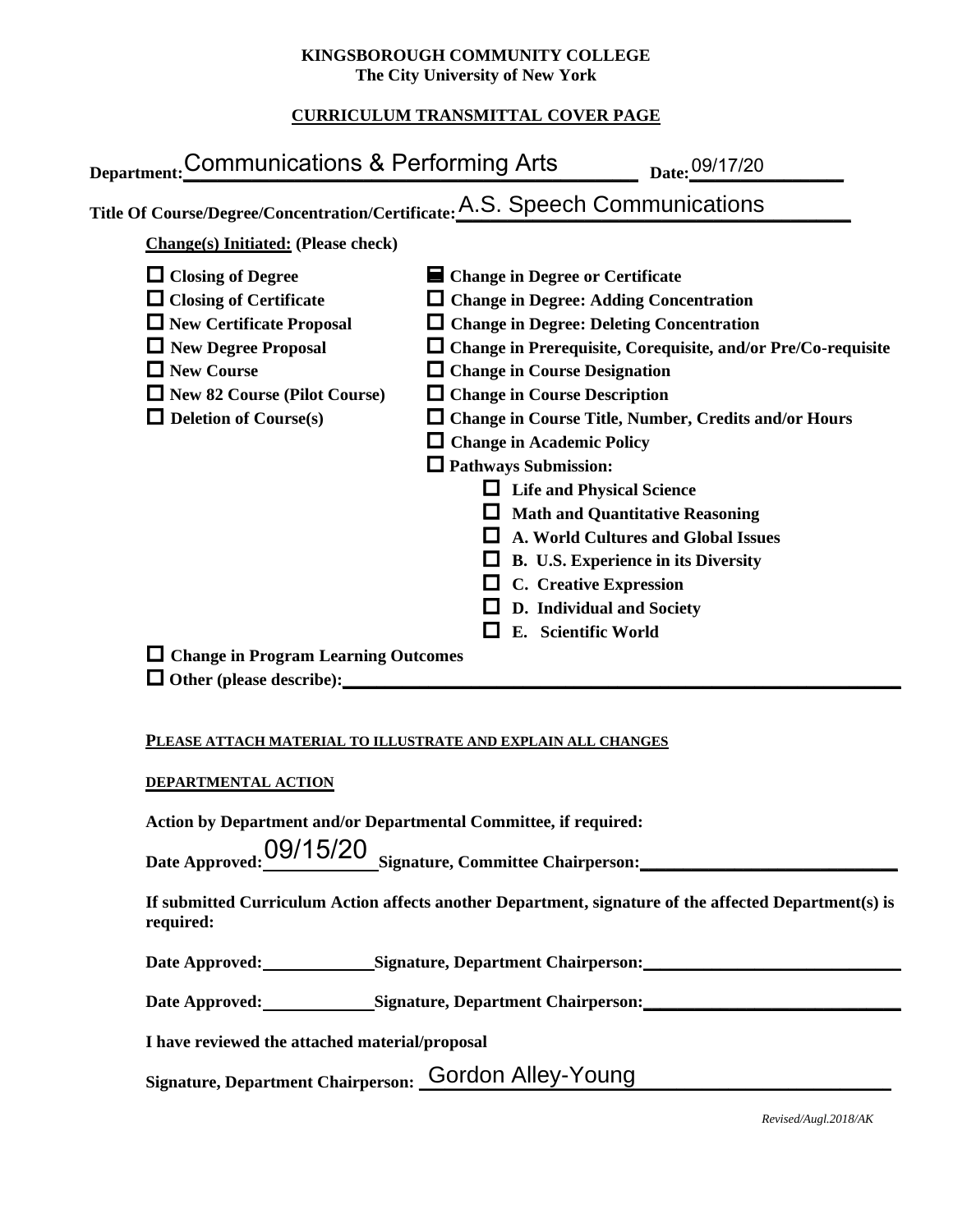| TO:   | Fall 2020 Curriculum Committee                                            |
|-------|---------------------------------------------------------------------------|
| FROM: | Prof. Alley-Young, Chair, Department of Communications & Performing Arts, |
| DATE: | 09/18/2020                                                                |
| RE:   | Change in Degree Requirement for A.S. Speech Communication                |

The Department of Communications & Performing Arts is proposing a change in Degree Requirement for A.S. Speech Communication

#### **Changes:**

- 1. Under Department Requirements, **deletion** of SPE 2900 Voice Articulation (3 credits.).
- 2. Department Requirements change **from** 4 Courses, 12 Credits **to** 3 courses, 9 credits.
- 3. Under Communications Studies Concentration, **addition** of either SPE 1800 Health Communication or SPE 1900 – Family Communication.
- 4. Communication Studies concentration changes **from** 3 Courses, 9 Credits **to** 4 Courses, 12 Credits.
- 5. Under Speech Pathology Concentration, **addition** of SPE 1700 Introduction to Linguistics (4 credits) and SPE 2900- Voice Articulation (3 credits)
- 6. Under Speech Pathology Concentration, **change in credits** for SPE 4000 Phonetics **from** 3 credits **to** 4 credits.
- 7. Under Speech Pathology Concentration, **change in credits** for SPE 4100 Language Development **from** 4 credits **to** 3 credits.
- 8. Speech Pathology Concentration **changes from** 3 Courses, 10 Credits **to** 5 Courses, 17 **Credits**
- 9. Elective credits **change from** 8 to 15 credits **to** 4 to 15 credits.

### **Rationale**

We propose removing SPE 2900 - Voice and Articulation from the Department Requirements section and including this course under the Speech Pathology Concentration because the course focuses on issues of articulation, pronunciation, accent, and dialect, which are central foci of Speech Pathology and not the focus of the Communication Studies curriculum. The focus on word sounding in SPE 2900 provides a primer on phonetics, which will be developed in Speech Pathology Concentration course SPE 4000 -Phonetics. We will thus move the SPE 29 course out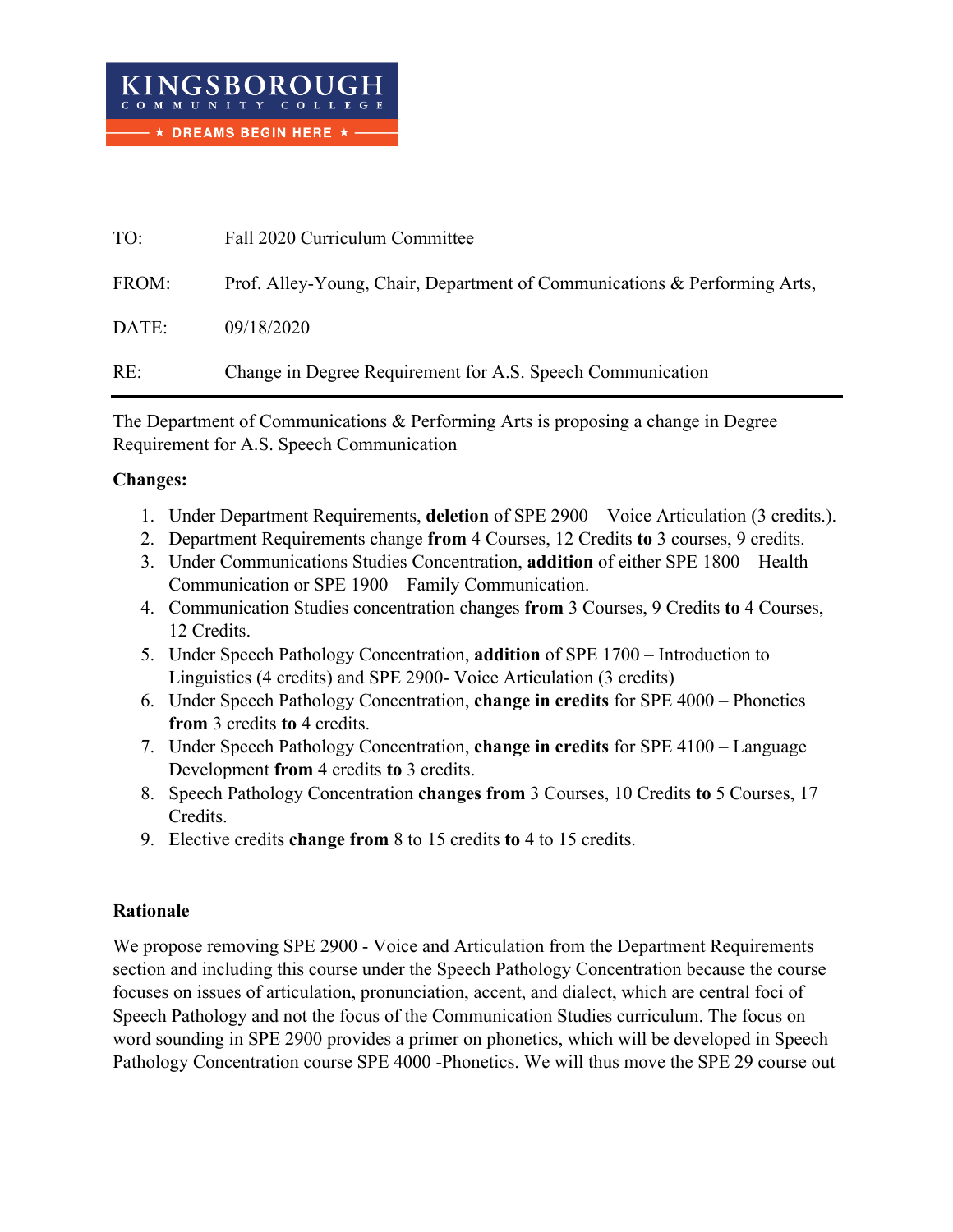To fill the gap left in the Communication Studies curriculum, we propose adding a choice between SPE 1900 - Family Communication or SPE 1800 - Health Communication. These courses are both firmly rooted in Communication Studies departments across North America. The National Communication Association recognizes that Family and Health Communication are central to Communication Studies by devoting Interest Groups at their national convention to scholarship in each of these areas as well as sponsoring journals and scholarship awards in each of these areas. Communication Studies students with an interest in SPE 2900 - Voice and Articulation can still take it as part of their Elective courses if they wish.

The change in credits for SPE 4000 – Phonetics from 3 Credits, 3 Hours to 4 Credits, 4 Hours, The additional hours of lecture will allow for better coverage of the topic of perception and transcription of speech and opportunities for application of course material to realistic examples of speech with instructor feedback. This change corresponds with the same curricular change at Brooklyn College where our Speech Pathology Concentration students will transfer to complete their undergraduate degrees.

The change in credits for SPE 4100 – Language Development from 4 Credits, 4 Hours to 3 Credits, 3 Hours is based on Brooklyn College's Communication Sciences and Disorders Program, where the majority of our Speech Pathology Concentration students transfer. They are adding a second Language Development course for Speech Pathology majors. For this reason they are reducing the course hours of their existing Language Development from 4 to 3 credit hours because it is no longer the only course offered on this subject. Our SPE 4100 will transfer as the first 3 credit course of this two course sequence. Information on school age through adolescence language development that was previously covered in our SPE 4100 course will now be covered in the second course to be taken by majors at Brooklyn College. Changes to the course syllabus are included with the curricular submission for changes in credits for SPE 4100.

Changes in the Elective credit range reflect the changes to the courses required under each of the Concentrations for the Degree program.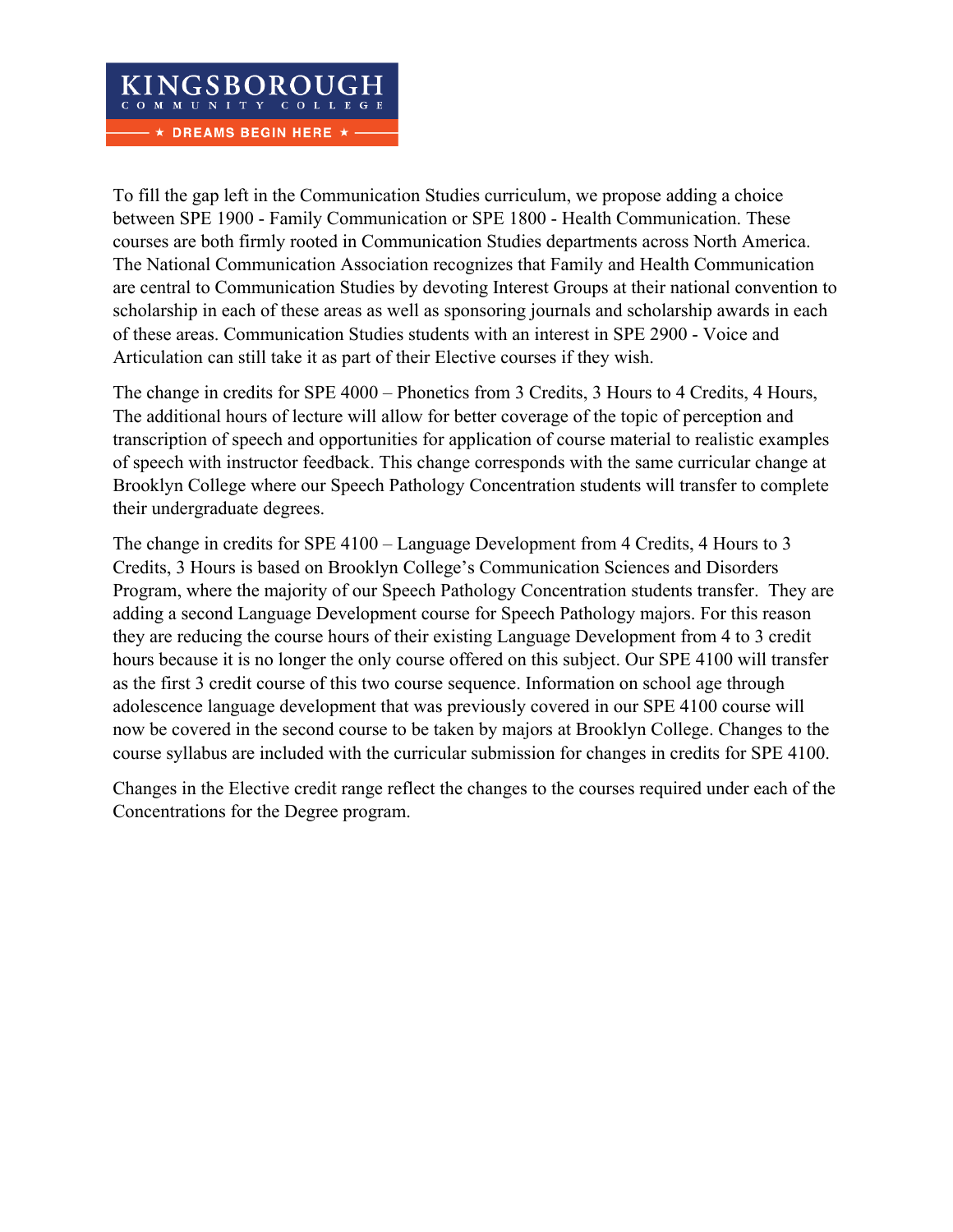| Add/Delete/Change | <b>A.S. SPEECH COMMUNICATIONS</b>                                                           |                 |  |  |
|-------------------|---------------------------------------------------------------------------------------------|-----------------|--|--|
|                   | HEGIS code: 5606.00                                                                         |                 |  |  |
|                   | Program Code: 29487                                                                         |                 |  |  |
|                   |                                                                                             |                 |  |  |
|                   | <b>CUNY CORE</b>                                                                            | <b>CREDITS</b>  |  |  |
|                   |                                                                                             |                 |  |  |
|                   | REQUIRED CORE: (4 Courses, 12 Credits):                                                     | 12              |  |  |
|                   | When Required Core courses are specified for a category, they are strongly suggested        |                 |  |  |
|                   | and/or required for the major.                                                              |                 |  |  |
|                   |                                                                                             |                 |  |  |
|                   | ENG 1200 Composition I                                                                      | 3               |  |  |
|                   | ENG 2400 Composition II                                                                     | 3               |  |  |
|                   | ± Mathematical & Quantitative Reasoning                                                     | 3               |  |  |
|                   | ± Life and Physical Sciences                                                                | $\overline{3}$  |  |  |
|                   | FLEXIBLE CORE: (6 Courses, 18 Credits):                                                     | 18              |  |  |
|                   | When Flexible Core courses are specified for a category, they are strongly suggested and/or |                 |  |  |
|                   | required for the major. One (1) course from each Group A to E and one (1) additional course |                 |  |  |
|                   | from any group. No more than two course can be selected from the same discipline            |                 |  |  |
|                   |                                                                                             |                 |  |  |
|                   |                                                                                             |                 |  |  |
|                   |                                                                                             |                 |  |  |
|                   | A. World Cultures and Global Issues                                                         |                 |  |  |
|                   | B. U.S. Experience In Its Diversity                                                         |                 |  |  |
|                   | C. Creative Expression                                                                      |                 |  |  |
|                   | SPE 2700 - Oral Interpretation                                                              |                 |  |  |
|                   | D. Individual & Society                                                                     |                 |  |  |
|                   | SPE 2500 - Small Group Communication                                                        |                 |  |  |
|                   | ± E. Scientific World                                                                       |                 |  |  |
| <b>CHANGE</b>     | <b>DEPARTMENT REQUIREMENTS: (4 3 Courses, 42 9 Credits):</b>                                | 429             |  |  |
|                   | SPE 2400 - Career Communication                                                             | 3               |  |  |
|                   | SPE 2500 - Small Group Communication                                                        | 3               |  |  |
|                   | SPE 2700 - Oral Interpretation                                                              | $\overline{3}$  |  |  |
| IDELETE           | <b>SPE 2900 - Voice and Articulation</b>                                                    | 3               |  |  |
|                   |                                                                                             |                 |  |  |
|                   | Select one (1) of the following concentrations                                              |                 |  |  |
|                   |                                                                                             |                 |  |  |
| <b>CHANGE</b>     | <b>COMMUNICATION STUDIES CONCENTRATION: (3 4 Courses, 9 12 Credits)</b>                     | 9 <sub>12</sub> |  |  |
|                   | SPE 1200 - Interpersonal Communication                                                      | 3               |  |  |
| <b>ADD</b>        | SPE 1800 - Health Communication or                                                          | 3               |  |  |
| <b>ADD</b>        | <b>SPE 1900 - Family Communication</b>                                                      |                 |  |  |
|                   | SPE 2100 - Effective Public Speaking                                                        | 3               |  |  |
|                   | SPE 2600 - Intercultural Communication                                                      | 3               |  |  |
|                   |                                                                                             |                 |  |  |
|                   | <b>OR</b>                                                                                   |                 |  |  |
| <b>CHANGE</b>     | SPEECH PATHOLOGY CONCENTRATION: (3 5 Courses, 40 17 Credits)                                | 10 17           |  |  |
| <b>ADD</b>        | <b>SPE 1700 - Introduction to Linguistics</b>                                               | 4               |  |  |
| <b>ADD</b>        | <b>SPE 2900 - Voice and Articulation</b>                                                    | 3               |  |  |
| <b>CHANGE</b>     | SPE 4000 - Phonetics                                                                        | 34              |  |  |
|                   |                                                                                             |                 |  |  |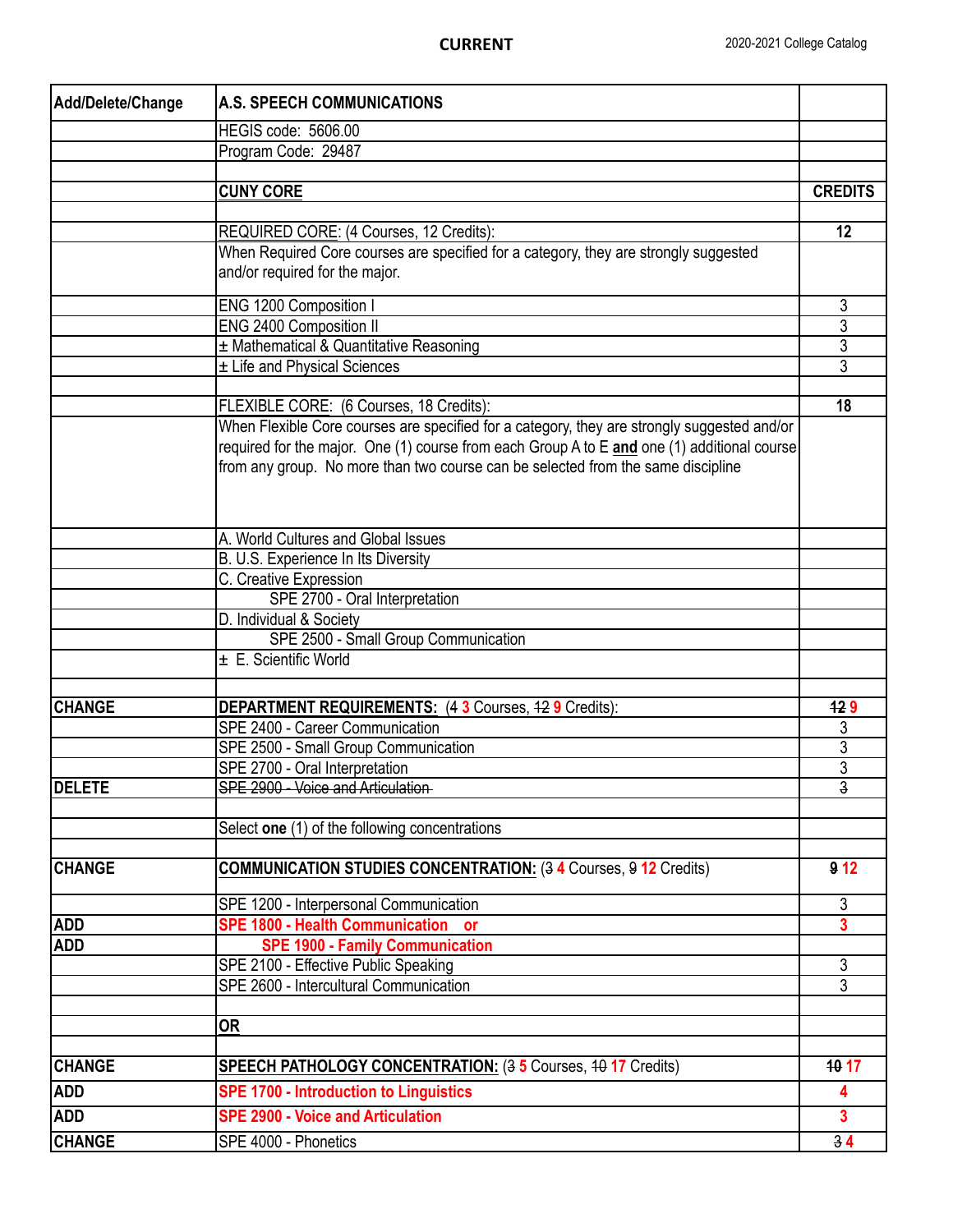| <b>CHANGE</b> | SPE 4100 - Language Development                                                     | $\overline{043}$ |
|---------------|-------------------------------------------------------------------------------------|------------------|
|               | <b>AND</b>                                                                          |                  |
|               |                                                                                     | $\overline{3}$   |
|               | SPE 1200 - Interpersonal Communication or<br>SPE 2600 - Intercultural Communication |                  |
|               |                                                                                     |                  |
| <b>CHANGE</b> | ELECTIVES: 8 4 to 15 credits sufficient to total 60 credits for the degree.         | 84 to 15         |
|               |                                                                                     |                  |
|               | <b>TOTAL CREDITS: 60</b>                                                            | 60               |
|               |                                                                                     |                  |
|               |                                                                                     |                  |
|               |                                                                                     |                  |
|               |                                                                                     |                  |
|               |                                                                                     |                  |
|               |                                                                                     |                  |
|               |                                                                                     |                  |
|               |                                                                                     |                  |
|               |                                                                                     |                  |
|               |                                                                                     |                  |
|               |                                                                                     |                  |
|               |                                                                                     |                  |
|               |                                                                                     |                  |
|               |                                                                                     |                  |
|               |                                                                                     |                  |
|               |                                                                                     |                  |
|               |                                                                                     |                  |
|               |                                                                                     |                  |
|               |                                                                                     |                  |
|               |                                                                                     |                  |
|               |                                                                                     |                  |
|               |                                                                                     |                  |
|               |                                                                                     |                  |
|               |                                                                                     |                  |
|               |                                                                                     |                  |
|               |                                                                                     |                  |
|               |                                                                                     |                  |
|               |                                                                                     |                  |
|               |                                                                                     |                  |
|               |                                                                                     |                  |
|               |                                                                                     |                  |
|               |                                                                                     |                  |
|               |                                                                                     |                  |
|               |                                                                                     |                  |
|               |                                                                                     |                  |
|               |                                                                                     |                  |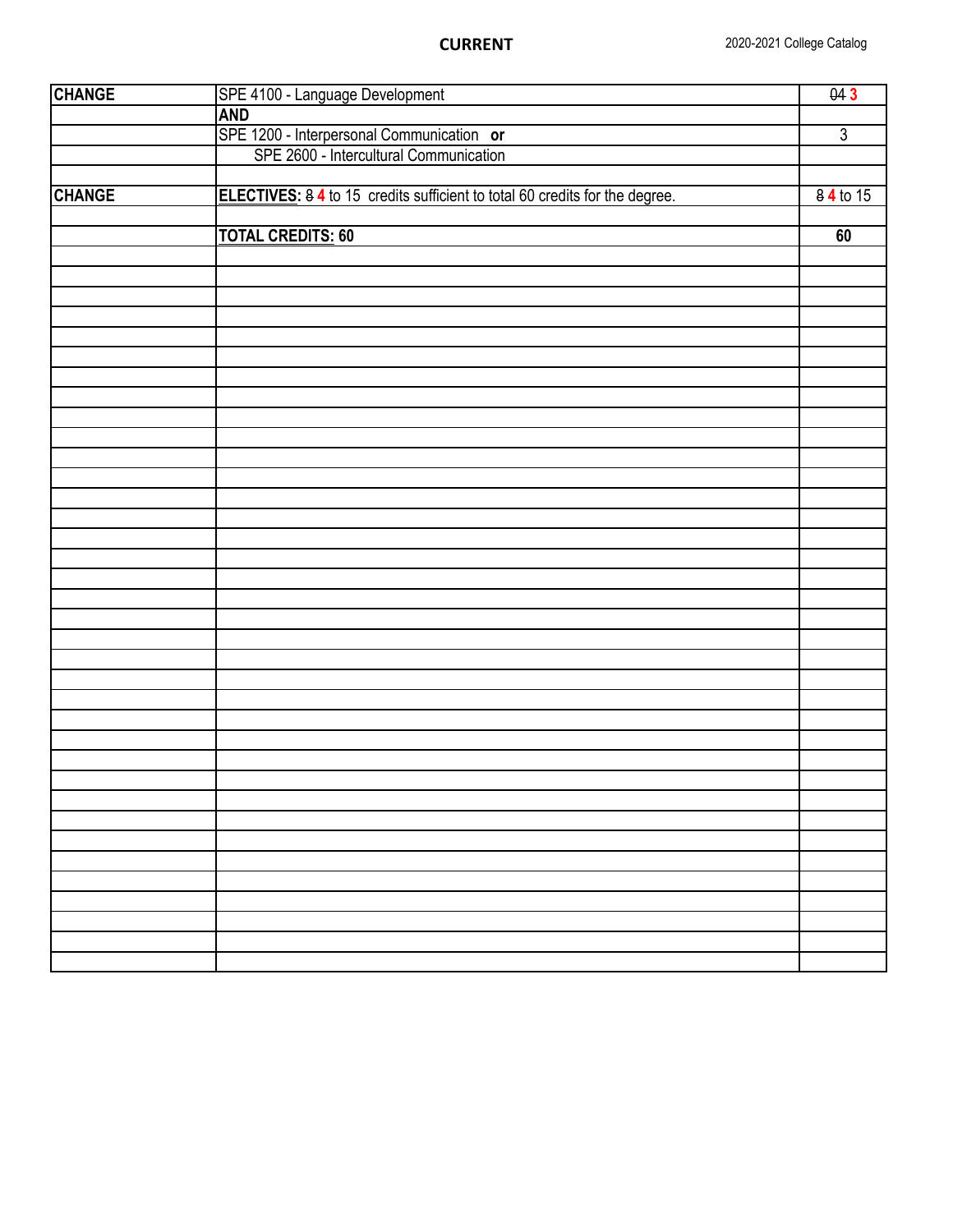| Add/Delete/Change | <b>A.S. SPEECH COMMUNICATIONS</b>                                                           |                     |  |  |
|-------------------|---------------------------------------------------------------------------------------------|---------------------|--|--|
|                   | HEGIS code: 5606.00                                                                         |                     |  |  |
|                   | Program Code: 29487                                                                         |                     |  |  |
|                   |                                                                                             |                     |  |  |
|                   | <b>CUNY CORE</b>                                                                            | <b>CREDITS</b>      |  |  |
|                   |                                                                                             |                     |  |  |
|                   | REQUIRED CORE: (4 Courses, 12 Credits):                                                     | 12                  |  |  |
|                   | When Required Core courses are specified for a category, they are strongly suggested        |                     |  |  |
|                   | and/or required for the major.                                                              |                     |  |  |
|                   |                                                                                             |                     |  |  |
|                   | ENG 1200 Composition I<br><b>ENG 2400 Composition II</b>                                    | 3<br>$\overline{3}$ |  |  |
|                   | ± Mathematical & Quantitative Reasoning                                                     |                     |  |  |
|                   |                                                                                             | 3<br>3              |  |  |
|                   | ± Life and Physical Sciences                                                                |                     |  |  |
|                   | FLEXIBLE CORE: (6 Courses, 18 Credits):                                                     | 18                  |  |  |
|                   | When Flexible Core courses are specified for a category, they are strongly suggested and/or |                     |  |  |
|                   | required for the major. One (1) course from each Group A to E and one (1) additional course |                     |  |  |
|                   | from any group. No more than two course can be selected from the same discipline            |                     |  |  |
|                   |                                                                                             |                     |  |  |
|                   |                                                                                             |                     |  |  |
|                   |                                                                                             |                     |  |  |
|                   | A. World Cultures and Global Issues                                                         |                     |  |  |
|                   | B. U.S. Experience In Its Diversity                                                         |                     |  |  |
|                   | C. Creative Expression                                                                      |                     |  |  |
|                   | SPE 2700 - Oral Interpretation                                                              |                     |  |  |
|                   | D. Individual & Society                                                                     |                     |  |  |
|                   | SPE 2500 - Small Group Communication                                                        |                     |  |  |
|                   | $\pm$ E. Scientific World                                                                   |                     |  |  |
|                   |                                                                                             |                     |  |  |
|                   | <b>DEPARTMENT REQUIREMENTS: (3 Courses, 9 Credits):</b>                                     | 9                   |  |  |
|                   | SPE 2400 - Career Communication                                                             | $\overline{3}$      |  |  |
|                   | SPE 2500 - Small Group Communication                                                        | 3                   |  |  |
|                   | SPE 2700 - Oral Interpretation                                                              | 3                   |  |  |
|                   |                                                                                             |                     |  |  |
|                   | Select one (1) of the following concentrations                                              |                     |  |  |
|                   |                                                                                             |                     |  |  |
|                   | <b>COMMUNICATION STUDIES CONCENTRATION: (4 Courses, 12 Credits)</b>                         | 12                  |  |  |
|                   | SPE 1200 - Interpersonal Communication                                                      | 3                   |  |  |
|                   | SPE 1800 - Health Communication or                                                          | $\overline{3}$      |  |  |
|                   | <b>SPE 1900 - Family Communication</b>                                                      |                     |  |  |
|                   | SPE 2100 - Effective Public Speaking                                                        | $\mathfrak{Z}$      |  |  |
|                   | SPE 2600 - Intercultural Communication                                                      | $\overline{3}$      |  |  |
|                   |                                                                                             |                     |  |  |
|                   | <b>OR</b>                                                                                   |                     |  |  |
|                   |                                                                                             |                     |  |  |
|                   | <b>SPEECH PATHOLOGY CONCENTRATION: (5 Courses, 17 Credits)</b>                              | 17                  |  |  |
|                   | <b>SPE 1700 - Introduction to Linguistics</b>                                               | 4                   |  |  |
|                   | <b>SPE 2900 - Voice and Articulation</b>                                                    | 3                   |  |  |
|                   |                                                                                             |                     |  |  |
|                   | SPE 4000 - Phonetics                                                                        | 4                   |  |  |
|                   | SPE 4100 - Language Development                                                             | 3                   |  |  |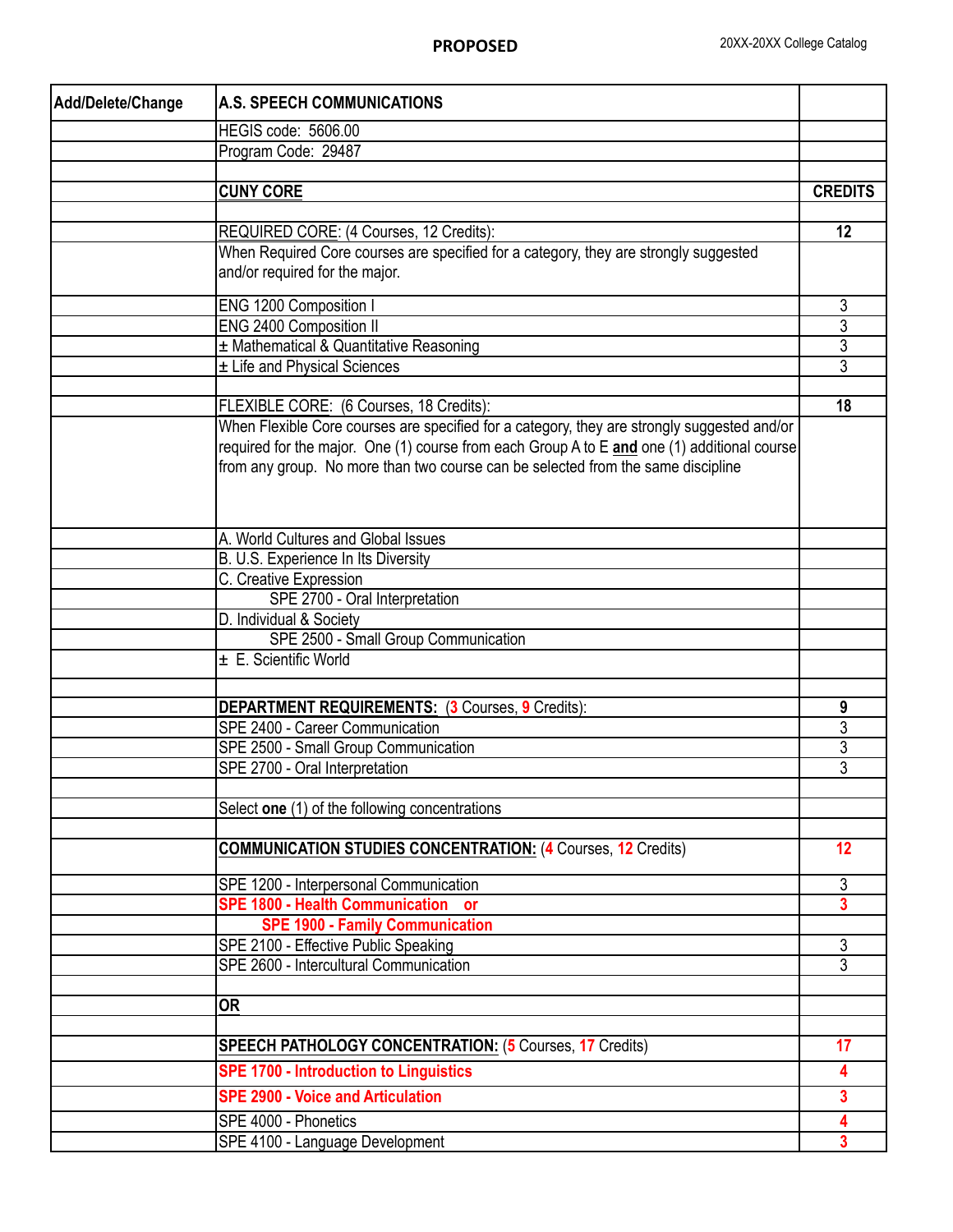| <b>AND</b>                                                                          |                     |
|-------------------------------------------------------------------------------------|---------------------|
|                                                                                     | $\overline{\omega}$ |
| SPE 1200 - Interpersonal Communication or<br>SPE 2600 - Intercultural Communication |                     |
|                                                                                     |                     |
| <b>ELECTIVES: 4</b> to 15 credits sufficient to total 60 credits for the degree.    | $4$ to 15           |
|                                                                                     |                     |
| <b>TOTAL CREDITS: 60</b>                                                            | 60                  |
|                                                                                     |                     |
|                                                                                     |                     |
|                                                                                     |                     |
|                                                                                     |                     |
|                                                                                     |                     |
|                                                                                     |                     |
|                                                                                     |                     |
|                                                                                     |                     |
|                                                                                     |                     |
|                                                                                     |                     |
|                                                                                     |                     |
|                                                                                     |                     |
|                                                                                     |                     |
|                                                                                     |                     |
|                                                                                     |                     |
|                                                                                     |                     |
|                                                                                     |                     |
|                                                                                     |                     |
|                                                                                     |                     |
|                                                                                     |                     |
|                                                                                     |                     |
|                                                                                     |                     |
|                                                                                     |                     |
|                                                                                     |                     |
|                                                                                     |                     |
|                                                                                     |                     |
|                                                                                     |                     |
|                                                                                     |                     |
|                                                                                     |                     |
|                                                                                     |                     |
|                                                                                     |                     |
|                                                                                     |                     |
|                                                                                     |                     |
|                                                                                     |                     |
|                                                                                     |                     |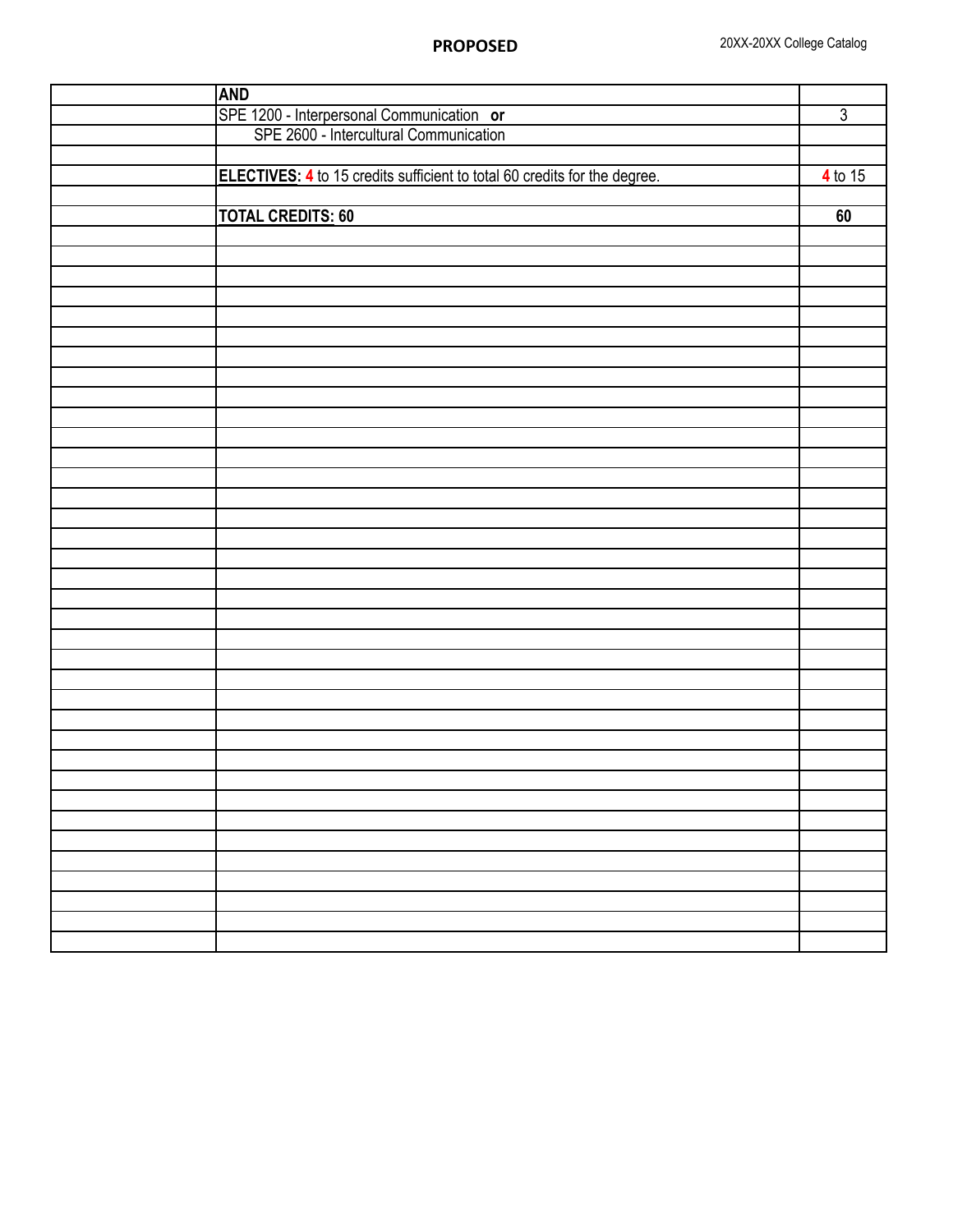# Degree Map: A.S. Speech Communication: Communication Studies Concentration

| <b>Degree Information</b>              | <b>General Requirements</b>         |
|----------------------------------------|-------------------------------------|
| Catalog Year: 20XX - 20XX              | <b>Reg GPA: 2.0</b>                 |
| <b>Plan: Speech Communication AS</b>   | <b>Reg Residential Credits: 30</b>  |
| <b>Sub Plan: Communication Studies</b> | <b>Req Liberal Arts Credits: 30</b> |
| <b>Required Credits: 60</b>            | Req Civic Engagement: 1             |
|                                        | Req Writing Intensive: 1            |

| <b>Session A</b>                                                                                                        |            | <b>Session A</b>                                             |            | <b>Session A</b>                                            |            | <b>Session A</b>                                            |                 |
|-------------------------------------------------------------------------------------------------------------------------|------------|--------------------------------------------------------------|------------|-------------------------------------------------------------|------------|-------------------------------------------------------------|-----------------|
| <b>COURSE</b>                                                                                                           | <b>CRS</b> | <b>COURSE</b>                                                | <b>CRS</b> | <b>COURSE</b>                                               | <b>CRS</b> | <b>COURSE</b>                                               | <b>CRS</b>      |
| <b>ENG 1200</b>                                                                                                         | 3          | <b>ENG 2400</b>                                              | 3          | <b>SPE 2700</b>                                             | 3          | <b>SPE 2400</b>                                             | 3               |
| <b>SPE 2100</b>                                                                                                         | 3          | LIFE & PHYSICAL SCIENCES                                     | 3          | <b>SPE 2500</b>                                             | 3          | SPE 2600                                                    | 3               |
| <b>MATH &amp; QUANTITATIVE</b><br>REASONING                                                                             | 3          | <b>SPE 1200</b>                                              | 3          | Elective<br>Speak with advisor for<br>recommended electives | 3          | Elective<br>Speak with advisor for<br>recommended electives | 3               |
| SPE 1800 or SPE 1900                                                                                                    | 3          | Elective<br>Speak with advisor for<br>recommended electives  | 3          | Choose 1: Flexible Core<br>Scientific World                 | 3          | Elective<br>Speak with advisor for<br>recommended electives | 3               |
| <b>Session B</b>                                                                                                        |            | <b>Session B</b>                                             |            | <b>Session B</b>                                            |            | <b>Session B</b>                                            |                 |
| <b>COURSE</b>                                                                                                           | <b>CRS</b> | <b>COURSE</b>                                                | <b>CRS</b> | <b>COURSE</b>                                               | <b>CRS</b> | <b>COURSE</b>                                               | <b>CRS</b>      |
| Choose 1: Flexible Core<br>World Cultures & Global Issues                                                               | 3          | Choose 1: Flexible Core<br>U.S. Experiences in Its Diversity | 3          | Choose 1: Flexible Core<br><b>GROUP A - E</b>               | 3          |                                                             |                 |
|                                                                                                                         |            |                                                              |            | Elective<br>Speak with advisor for<br>recommended electives | 3          |                                                             |                 |
| NOTE: The term-by-term course sequence takes into account necessary Prerequisites, Corequisites, and Pre-/Co-requisites |            |                                                              |            |                                                             |            |                                                             |                 |
| NOTE: ONE (1) course MUST SATISFY the WRITING INTENSIVE requirement & ONE (1) course the CIVIC ENGAGEMENT requirement   |            |                                                              |            |                                                             |            |                                                             |                 |
| <b>SEMESTER CRS:</b>                                                                                                    | 15         | <b>SEMESTER CRS:</b>                                         | <b>15</b>  | <b>SEMESTER CRS:</b>                                        | 18         | <b>SEMESTER CRS:</b>                                        | 12 <sup>2</sup> |